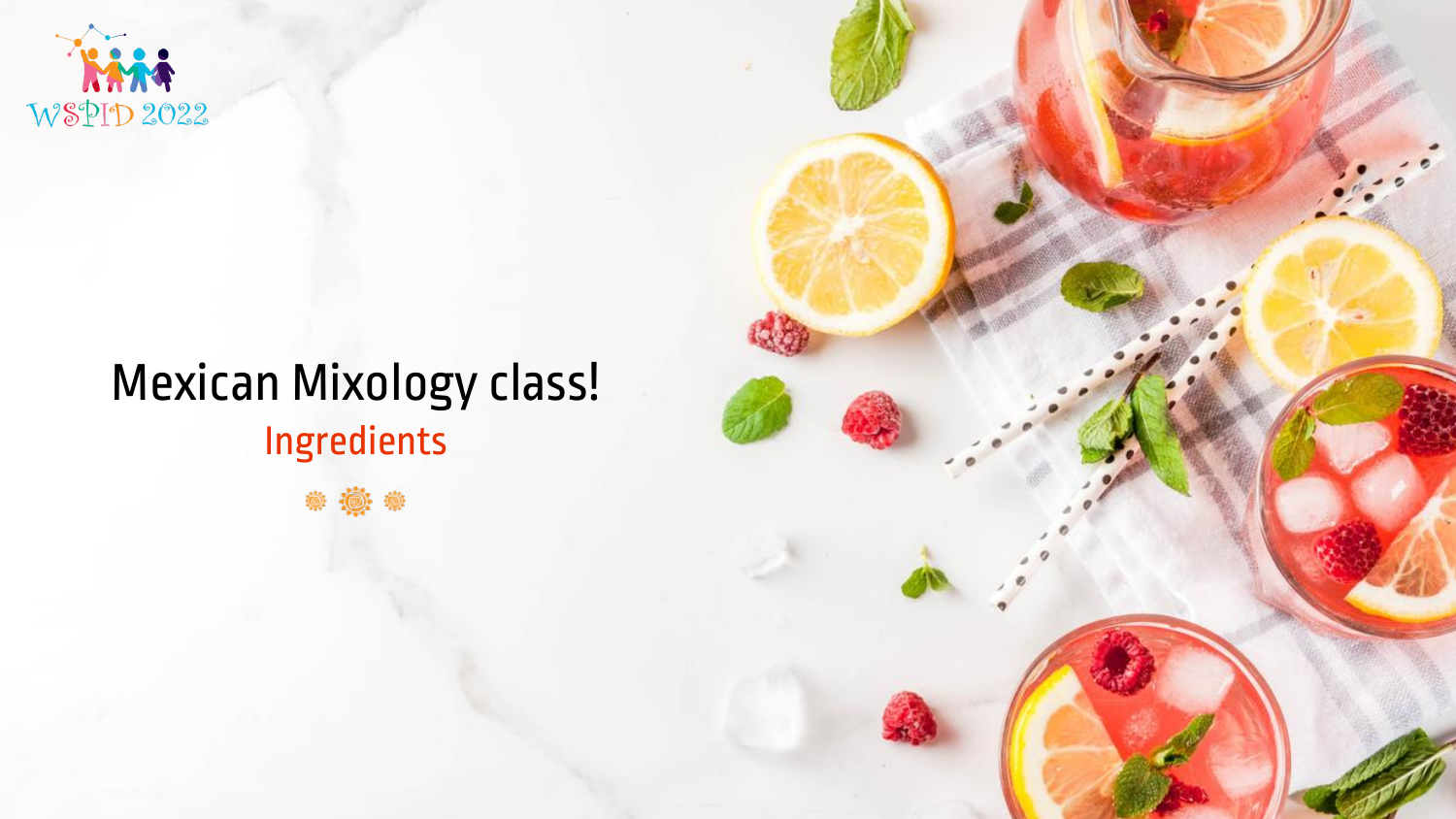

# Tools & Glassware

#### Tools you will need: Glasses to use:

- $\checkmark$  Board to work on and cut
- ✓ Knife
- ✓ Pealer
- $\checkmark$  Bar strainer and thin strainer
- ✓ Shaker
- ✓ Mixing glass
- $\checkmark$  Bar steering spoon
- ✓ Muddler
- ✓ Burner
- $\checkmark$  Ice  $\circledcirc$
- $\checkmark$  Round ice cubes

- ✓ Coper mug
- $\checkmark$  Low ball( whisky glass)
- $\checkmark$  Martini  $\mathcal G$  glass or coupe glass
- $\checkmark$  Snifter glass
- $\checkmark$  30cc shot glasses

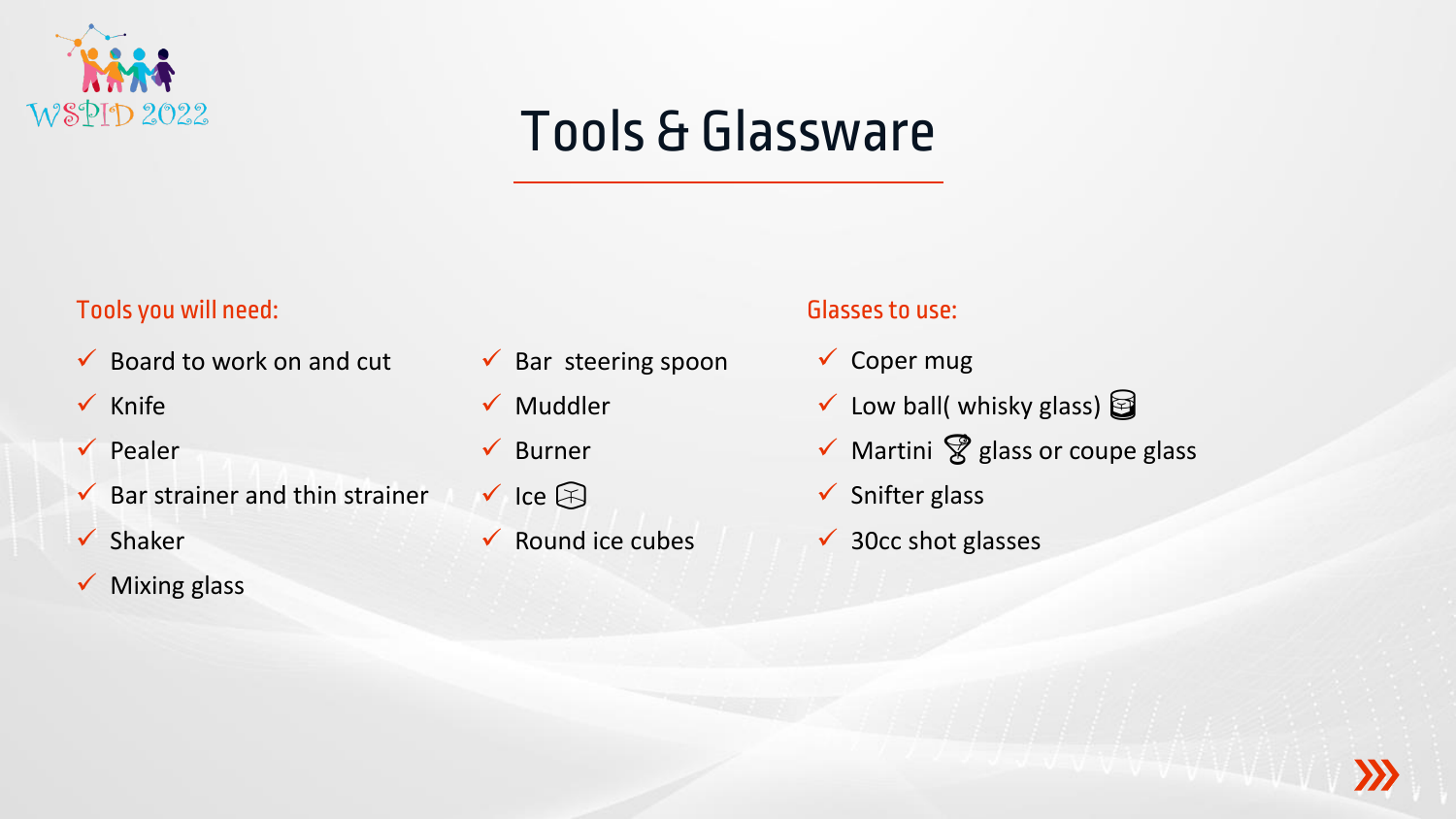

# List of Spirits

- $\checkmark$  List of spirits
- ✓ Mezcal
- $\checkmark$  Liqueur saint german
- ✓ Tequila
- $\checkmark$  Fernet branca
- ✓ Chartreuse green
- ✓ Absent (optional)
- ✓ Campari
- $\checkmark$  Red Vermouth Antica formula
- $\checkmark$  Tequila caffe or caffe licour
- $\checkmark$  Southern comfort
- ✓ Amaretto
- $\checkmark$  Irish cream
- ✓ Sake
- $\checkmark$  Omeshu(Japanese plum wine)
- ✓ Fresh lemon/lime juice about 100cc-3 oz
- ✓ Ginger beer
- $\checkmark$  Soda water

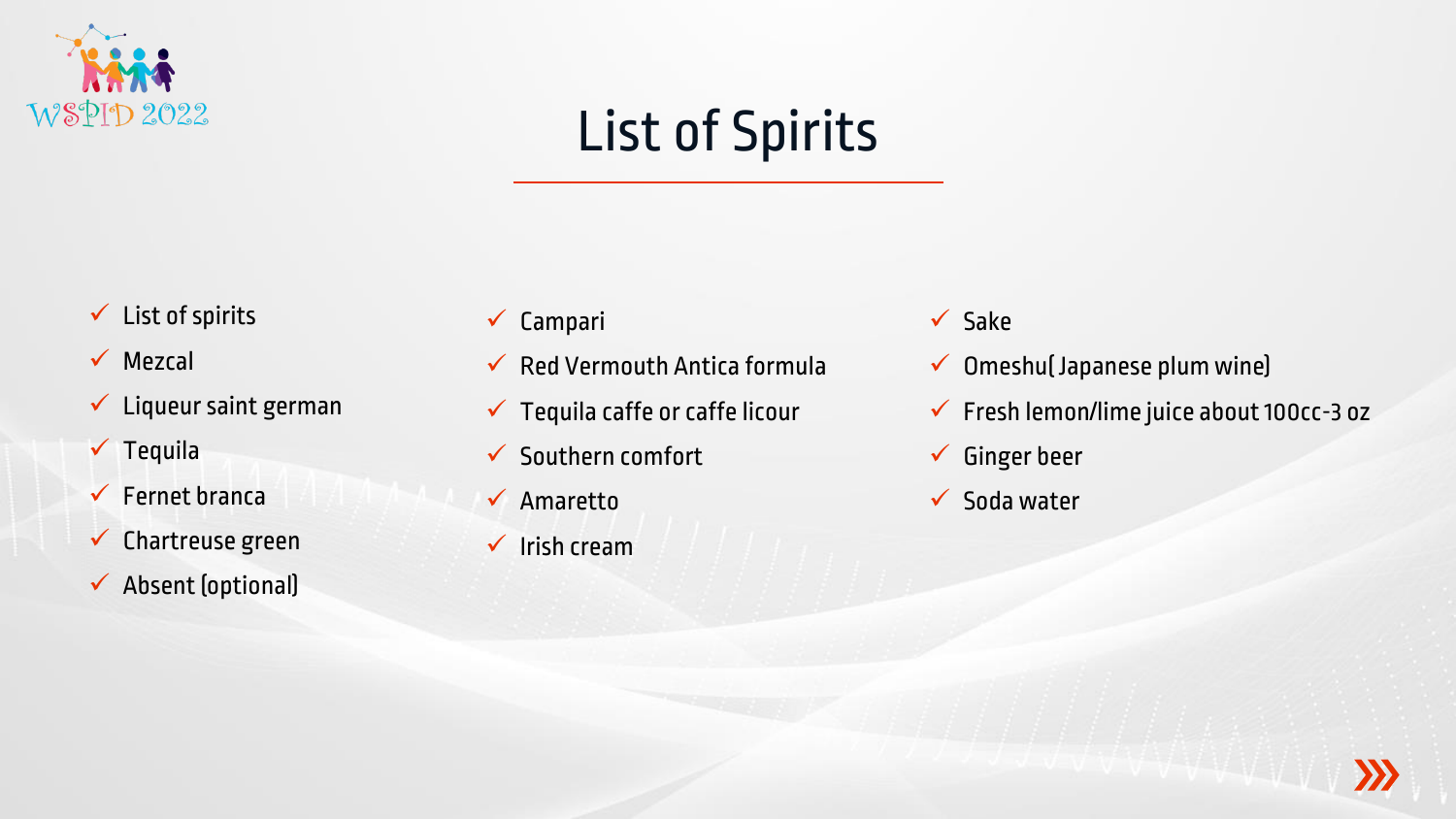

# Spicy mezcal mule

- o 60cc-2oz mezcal
- o 30cc-1oz lime/lemon juice
- o 20cc-1/3oz ginger syrup or simple (sugar) syrup
- o Ginger beer

#### Additions:

- o Small Piece of chili
- o A piece of cucumber
- o 10 leaves of cilantro (coriander)
- o Wedge or slice of lime or lemon
- o Ice
- o Coper mug or low-ball glass



#### How to make Ginger syrup

Same amount of ginger, sugar and boiled hot water. They need to be blended, then strained and put in a fridge. Note: it's good for only about two weeks, so make a small amount -100 g or so.

#### How to make Simple syrup

Same amounts sugar and hot boiled water are mixed and left to cool down.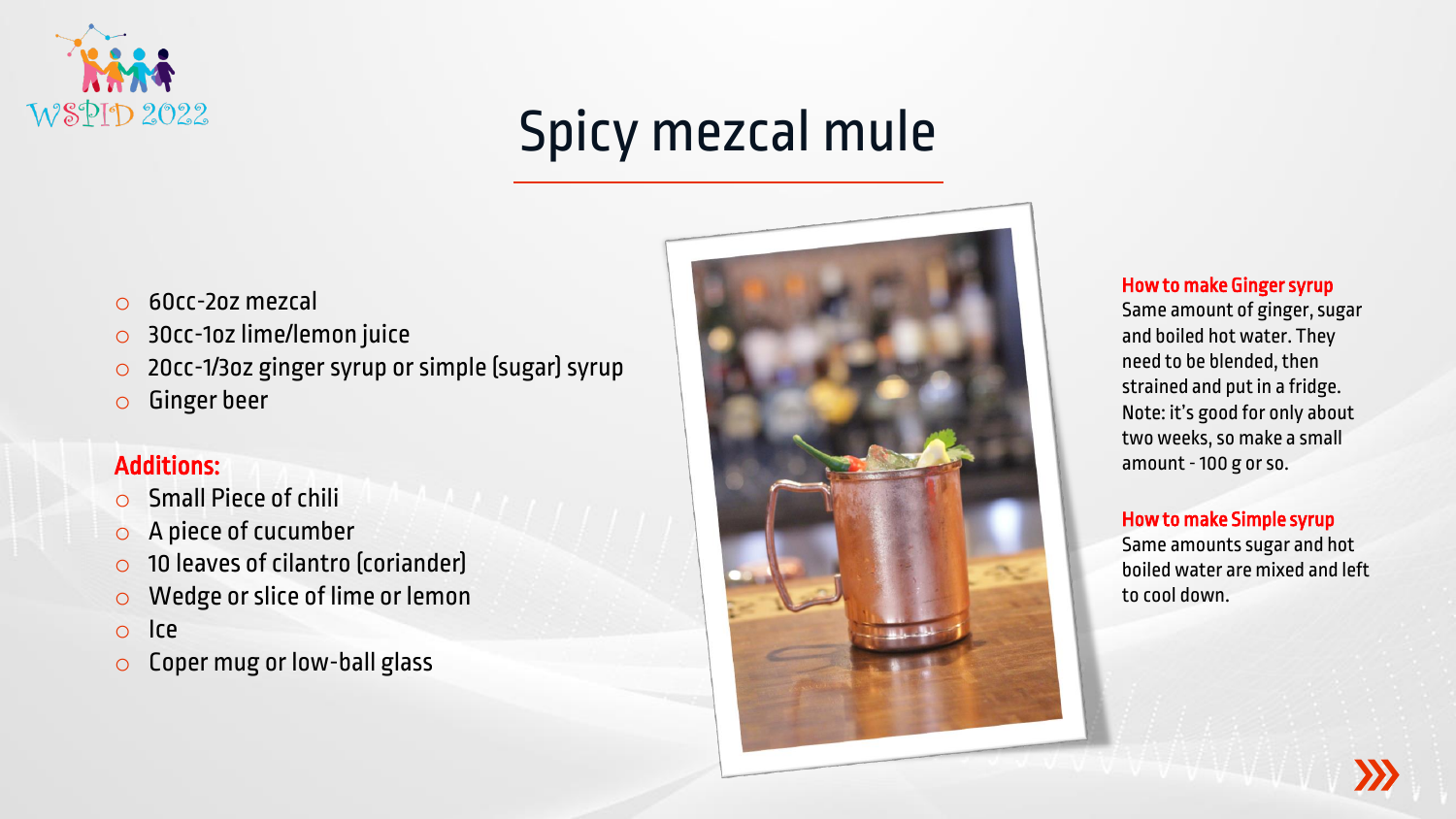

# Maid in Cancún

- o 45cc-11/2oz San Germán liqueur
- o 20cc-1/3 oz tequila
- o 30cc-1oz lime juice or lemon
- o 20cc-1/3 simple syrup (optional)
- o Soda

- o Cucumber
- o Mint leaves
- o Cherry
- o Coating the glass with absent optional
- o Low-ball glass



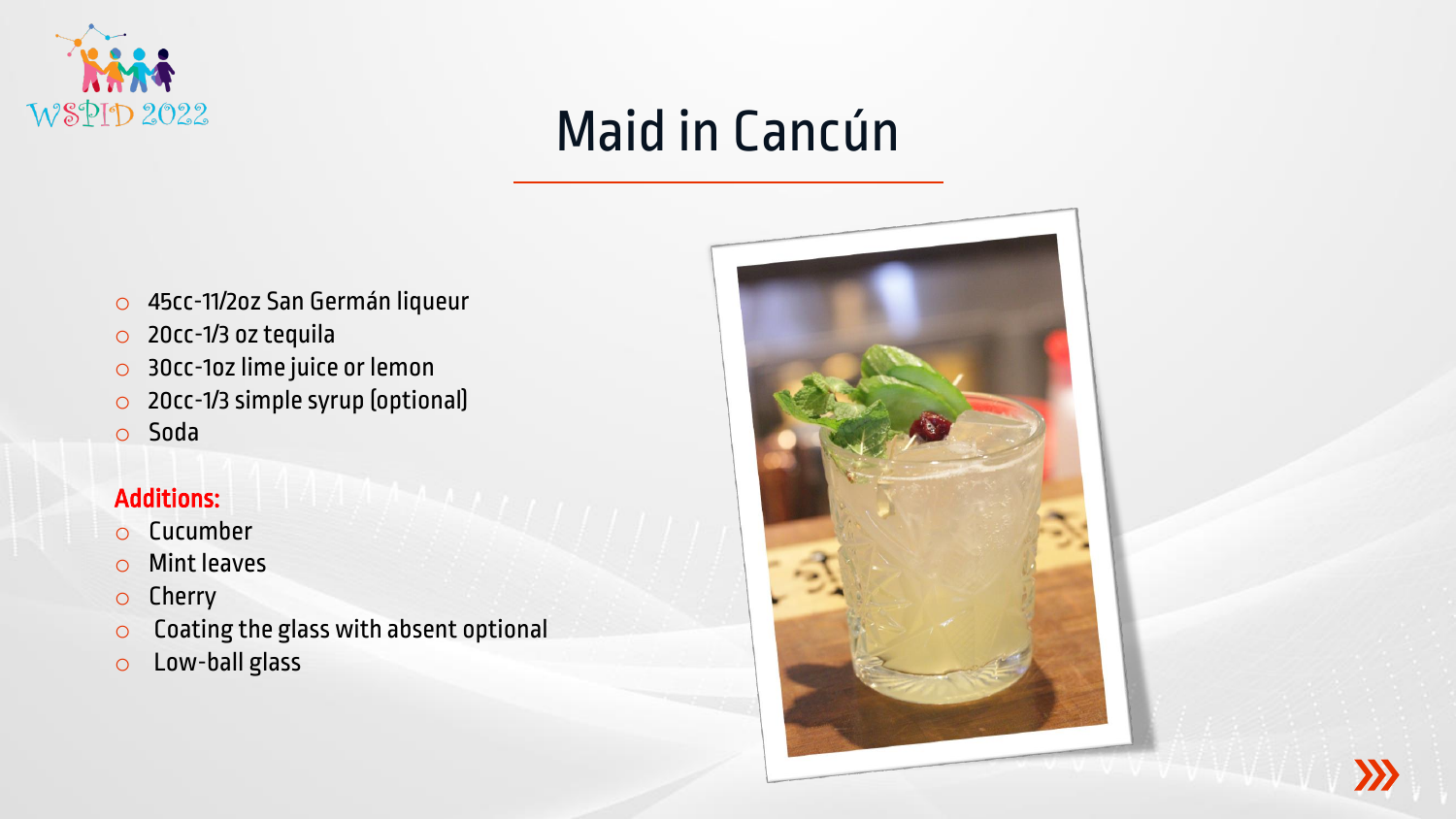

### Bitter 2022

- o 30cc-1oz Fernet-Branca
- o 30cc-1 oz Chartreuse green liquеur
- o 20cc-1/3oz tequila
- o 30cc-1oz lime/ lemon juice
- o 40cc-2/3oz simple sirup

- o Zest of lemon
- o Basil leaves
- o Coupe glass or martini glass



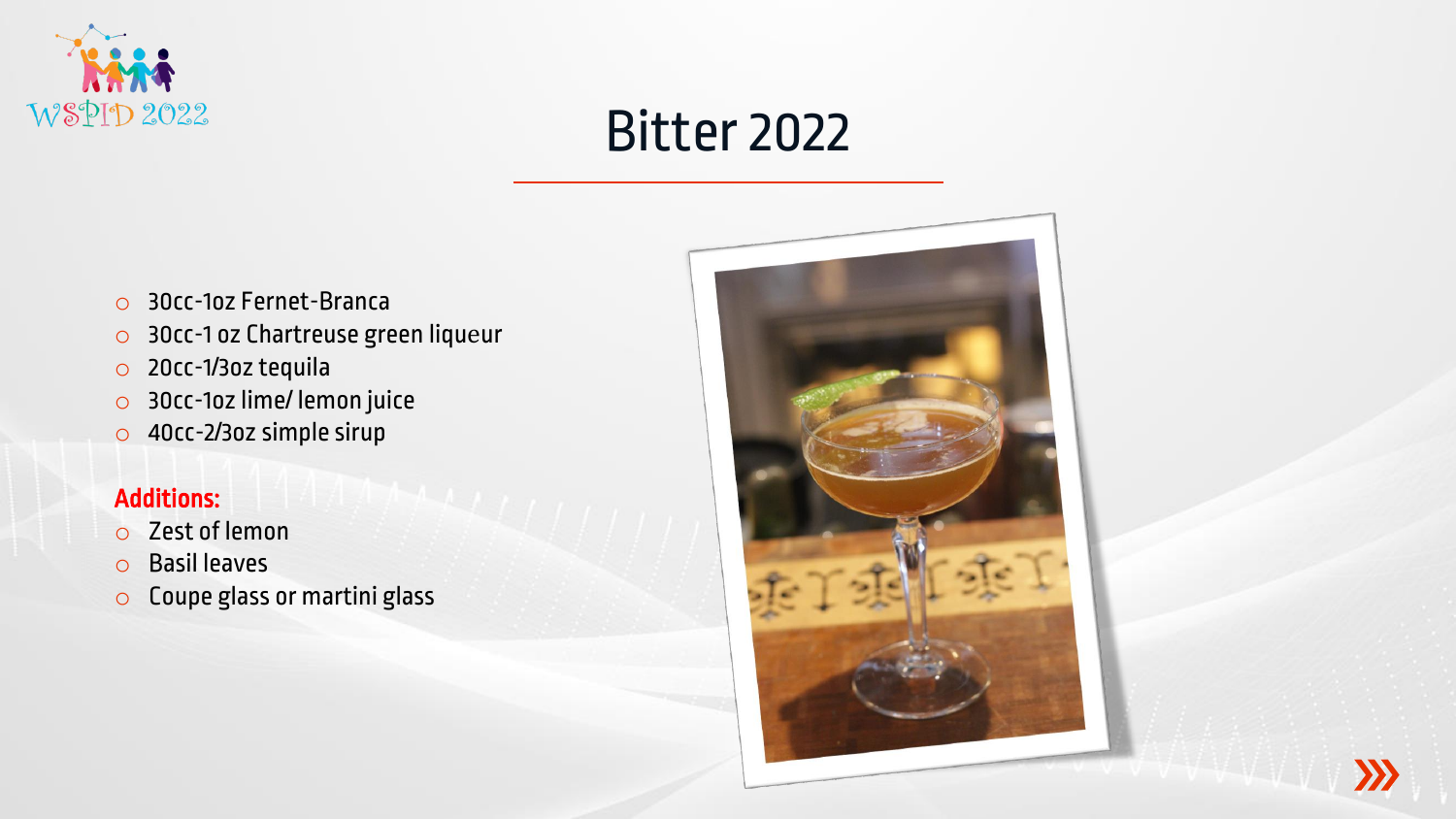

# Tequila Negroni

- o 30cc-1 oz tequila
- o 30cc- 1oz red vermouth
- o 30cc-1oz Campari
- o Optional dash Angostura Orange Bitter
- o Peеl of orange

- o Low-ball whisky glass
- o Big round ice (optional) or 3 ice cubes